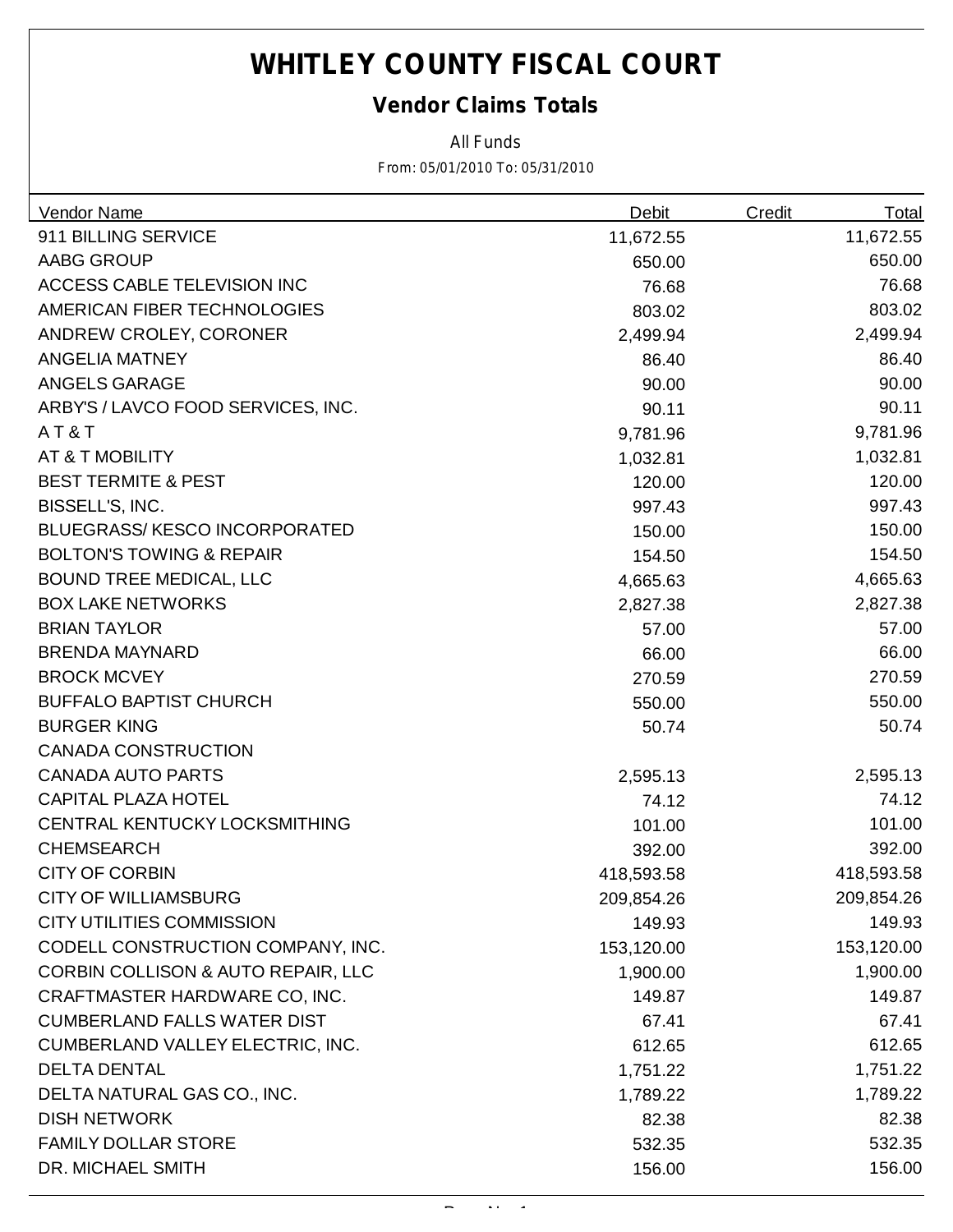### *Vendor Claims Totals*

*All Funds*

| <b>Vendor Name</b>                     | <b>Debit</b> | <b>Credit</b> | <b>Total</b> |
|----------------------------------------|--------------|---------------|--------------|
| <b>ELLIS SANITATION</b>                | 2,010.93     |               | 2,010.93     |
| ELLISON'S SANITARY SUPPLY CO., INC.    | 1,843.30     |               | 1,843.30     |
| ELMO GREER & SONS, INC.                | 126,972.78   |               | 126,972.78   |
| <b>EMERGENCY MEDICAL PRODUCTS, INC</b> | 1,767.07     |               | 1,767.07     |
| <b>FALLS FORD</b>                      | 212.08       |               | 212.08       |
| <b>FALLS ROAD HARDWARE</b>             |              |               |              |
| <b>FALLS ROAD RUNNERS</b>              | 400.00       |               | 400.00       |
| <b>FAULKNER AND TAYLOR</b>             | 87.56        |               | 87.56        |
| FIRST RESPONSE OF THE BLUEGRASS        | 265.00       |               | 265.00       |
| <b>FLEETONE</b>                        | 20,443.21    |               | 20,443.21    |
| G & K SERVICES, INC                    | 1,282.14     |               | 1,282.14     |
| <b>GLOBAL EQUIPMENT CO</b>             | 421.12       |               | 421.12       |
| G & S TIRE INC.                        | 30.75        |               | 30.75        |
| <b>HARDEE'S</b>                        | 472.40       |               | 472.40       |
| HARP ENTERPRISES, INC.                 | 174.34       |               | 174.34       |
| <b>HEALTH PROFESSIONALS LLC</b>        | 10,423.26    |               | 10,423.26    |
| HINKLE CONTRACTING CORPORATION         | 14,334.86    |               | 14,334.86    |
| <b>HOLSTON GASES</b>                   | 2,085.79     |               | 2,085.79     |
| HUMANA HEALTH PLAN INC                 | 39,509.64    |               | 39,509.64    |
| <b>HOMETOWN IGA #57</b>                | 95.10        |               | 95.10        |
| <b>IRENE PEACE</b>                     | 600.00       |               | 600.00       |
| <b>JAIL TRACKER</b>                    | 23.86        |               | 23.86        |
| <b>JLG ADVERTISING</b>                 | 107.49       |               | 107.49       |
| <b>JOE HILL ELECTRICAL</b>             | 297.00       |               | 297.00       |
| JOHNNY WHEELS OF WILLIAMSBURG, INC     | 309.50       |               | 309.50       |
| K A C O ALL LINES FUND                 |              |               |              |
| KACO UNEMPLOYMENT INS. FUND            | 50,250.76    |               | 50,250.76    |
| KAY SCHWARTZ, COUNTY CLERK             | 45.00        |               | 45.00        |
| <b>KELLWELL FOOD MANAGEMENT</b>        | 38,297.52    |               | 38,297.52    |
| KU                                     | 13,993.45    |               | 13,993.45    |
| <b>KENWAY DISTRIBUTORS</b>             | 58.20        |               | 58.20        |
| <b>KIMBELL MIDWEST</b>                 | 359.44       |               | 359.44       |
| KNOX-WHITLEY HUMANE ASSOCIATION, INC,  | 8,250.00     |               | 8,250.00     |
| <b>KENTUCKY BAPTIST CONVENTION</b>     | 500.00       |               | 500.00       |
| <b>KENTUCKY BAPTIST CONVENTION</b>     | 460.00       |               | 460.00       |
| KENTUCKY RETIREMENT SYSTEM             | 290.88       |               | 290.88       |
| <b>KENTUCKY STATE TREASURER</b>        | 9,986.29     |               | 9,986.29     |
| <b>LAWRENCE HODGE, SHERIFF</b>         | 3,027.86     |               | 3,027.86     |
| <b>LYTTLE'S TELEPHONE</b>              | 650.00       |               | 650.00       |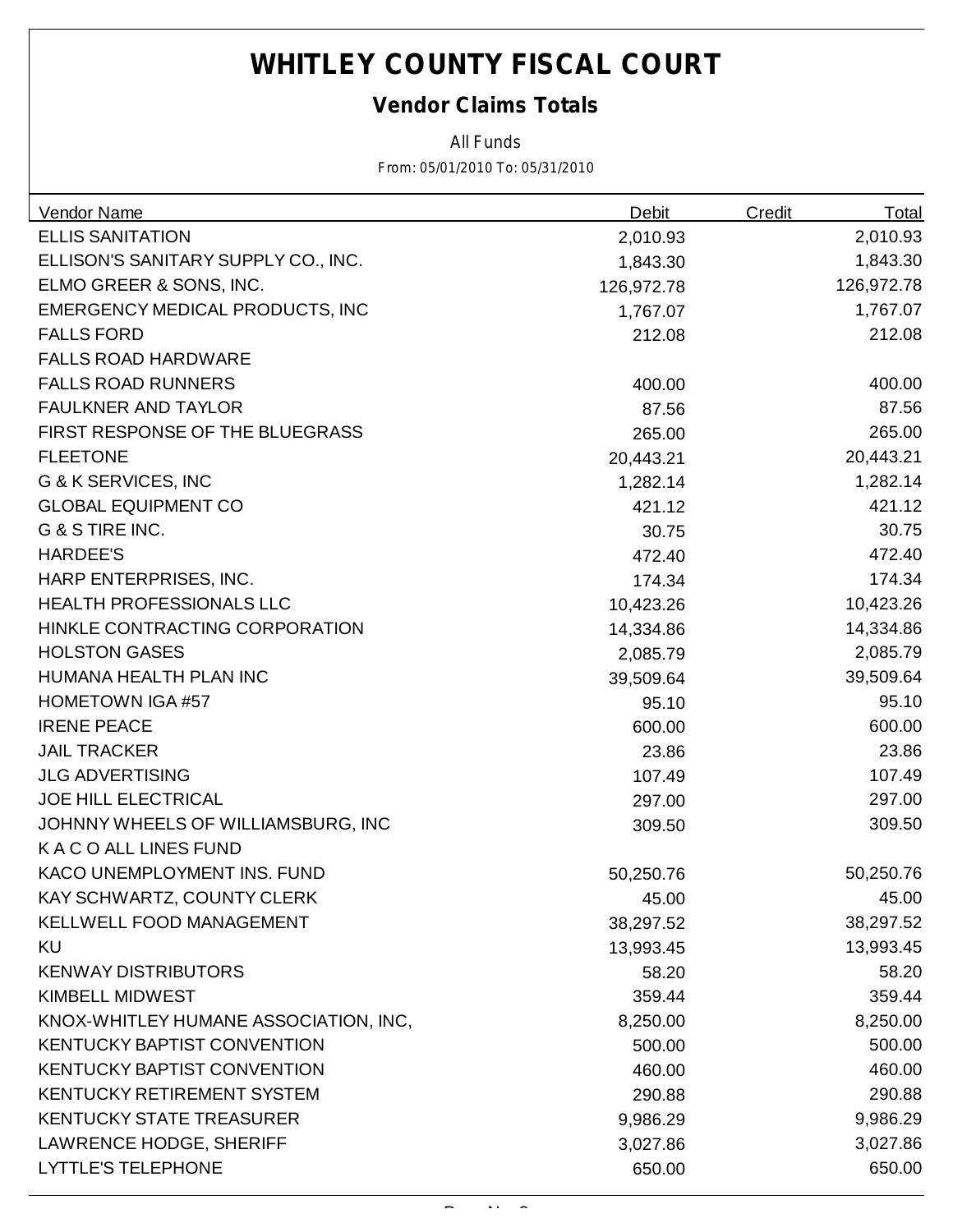### *Vendor Claims Totals*

*All Funds*

| Vendor Name                                | <b>Debit</b> | <b>Credit</b> | <b>Total</b> |
|--------------------------------------------|--------------|---------------|--------------|
| <b>MARTHA LOGAN</b>                        | 78.10        |               | 78.10        |
| <b>MCDONALD'S</b>                          | 135.09       |               | 135.09       |
| <b>FISCALSOFT CORPORATION</b>              | 16,550.00    |               | 16,550.00    |
| MID-SPRINGS COMMUNITY ACTION PARK          | 500.00       |               | 500.00       |
| <b>MIKE SILER</b>                          | 69.54        |               | 69.54        |
| <b>MOBILE SATELLITE VENTURES</b>           | 156.55       |               | 156.55       |
| <b>M.R. TRANSMISSIONS</b>                  | 3,143.00     |               | 3,143.00     |
| <b>MOUNTAIN VALLEY INSURANCE</b>           | 3,220.37     |               | 3,220.37     |
| <b>NEWS JOURNAL</b>                        | 70.13        |               | 70.13        |
| NEWWAVE COMMUNICATIONS                     | 67.88        |               | 67.88        |
| <b>OAKGROVE VFD</b>                        | 100.00       |               | 100.00       |
| OAK GROVE USED PARTS                       | 80.00        |               | 80.00        |
| <b>OSCAR DAVENPORT</b>                     | 263.23       |               | 263.23       |
| <b>OWENS AUTO PARTS</b>                    | 1,201.51     |               | 1,201.51     |
| PATTERSON CREEK VFD                        | 200.00       |               | 200.00       |
| PATTON CHESTNUT BINDER, INC.               | 2,845.00     |               | 2,845.00     |
| PHIL BRENNENSTUHL                          | 146.41       |               | 146.41       |
| POFF CARTING SERVICE                       | 12,657.26    |               | 12,657.26    |
| PREFERRED LAB SERVICE                      | 810.00       |               | 810.00       |
| PREWITT FARM SUPPLY                        | 199.90       |               | 199.90       |
| <b>QUALITY CARE AUTO SERVICE</b>           | 6,561.93     |               | 6,561.93     |
| <b>QUILL CORPORATION</b>                   | 722.61       |               | 722.61       |
| RADIO SHACK                                | 149.99       |               | 149.99       |
| <b>RALEIGH MEADORS</b>                     | 13,700.00    |               | 13,700.00    |
| <b>RHONDA PRIVETT</b>                      | 85.80        |               | 85.80        |
| <b>RIVERSIDE PRODUCE</b>                   | 156.73       |               | 156.73       |
| <b>ROBERT BELL</b>                         | 67.26        |               | 67.26        |
| <b>ROSS &amp; COMPANY PLLC</b>             | 18,000.00    |               | 18,000.00    |
| <b>J.A. SEXAUER</b>                        | 479.82       |               | 479.82       |
| <b>SGT JOES</b>                            | 136.00       |               | 136.00       |
| SHEPHERD'S HEART WELDING                   | 24.40        |               | 24.40        |
| <b>SMITH'S AUTO SERVICE</b>                | 548.00       |               | 548.00       |
| SOUTHEASTERN EMERGENCY EQUIP.              | 1,217.00     |               | 1,217.00     |
| SOUTHEASTERN KY MAINTENANCE                | 240.00       |               | 240.00       |
| SOUTH EASTERN JANITORIAL SUPPLY            | 735.27       |               | 735.27       |
| STERICYCLE, INC.                           | 140.96       |               | 140.96       |
| <b>SUBWAY</b>                              | 93.08        |               | 93.08        |
| <b>SUPERIOR PROTECTION</b>                 | 99.14        |               | 99.14        |
| <b>T &amp; H TRUCK PARTS &amp; SERVICE</b> | 562.50       |               | 562.50       |